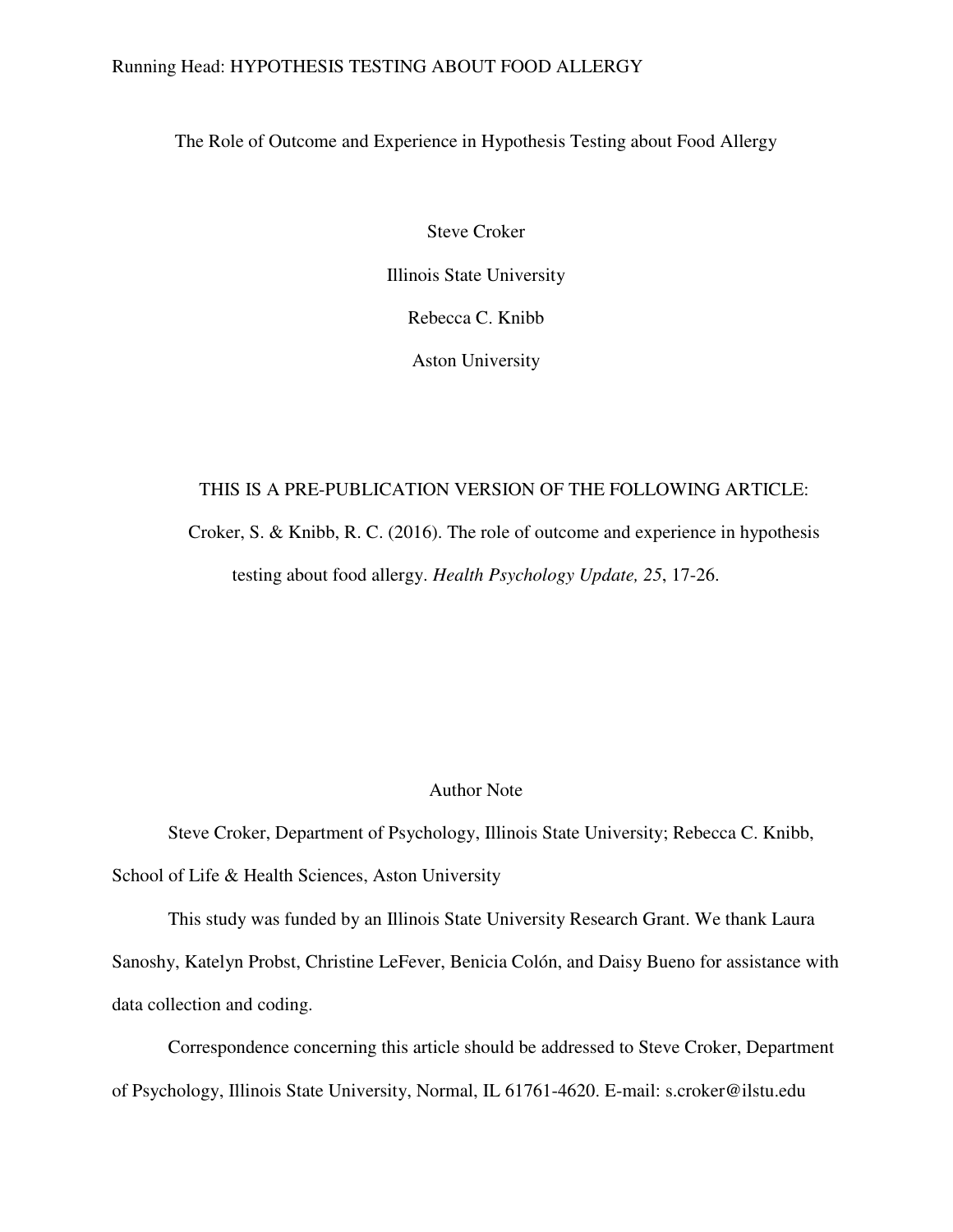### Abstract

It is important to understand the reasoning strategies that health behaviours are based on. Croker and Buchanan (2011b) found that the strategies people use when choosing how to test a hypothesis about oral health are affected by whether the participant is seeking to reproduce a positive outcome (i.e., good health) or eliminate an unwanted outcome (i.e., bad health). The aim of this study was to investigate the effect of outcome on reasoning strategies in a food allergy context. Participants with and without food allergy were given hypothesistesting tasks and asked to choose which of three alternative patterns of food consumption could be used to test a hypothesis that a person is allergic to a particular food. Participants were more likely to select a controlled test of the hypothesis that a specific food causes an allergic reaction when a reaction to a food had been observed after eating, than when a reaction had not been observed due to food avoidance. Although the potential severity of making an incorrect choice in a food allergy context is both greater and more proximal than in an oral health context, the same bias in reasoning strategy was found. Logically appropriate hypothesis-testing behaviour may not, therefore, underpin real-world decision making.

*Keywords:* food allergy, scientific reasoning, hypothesis testing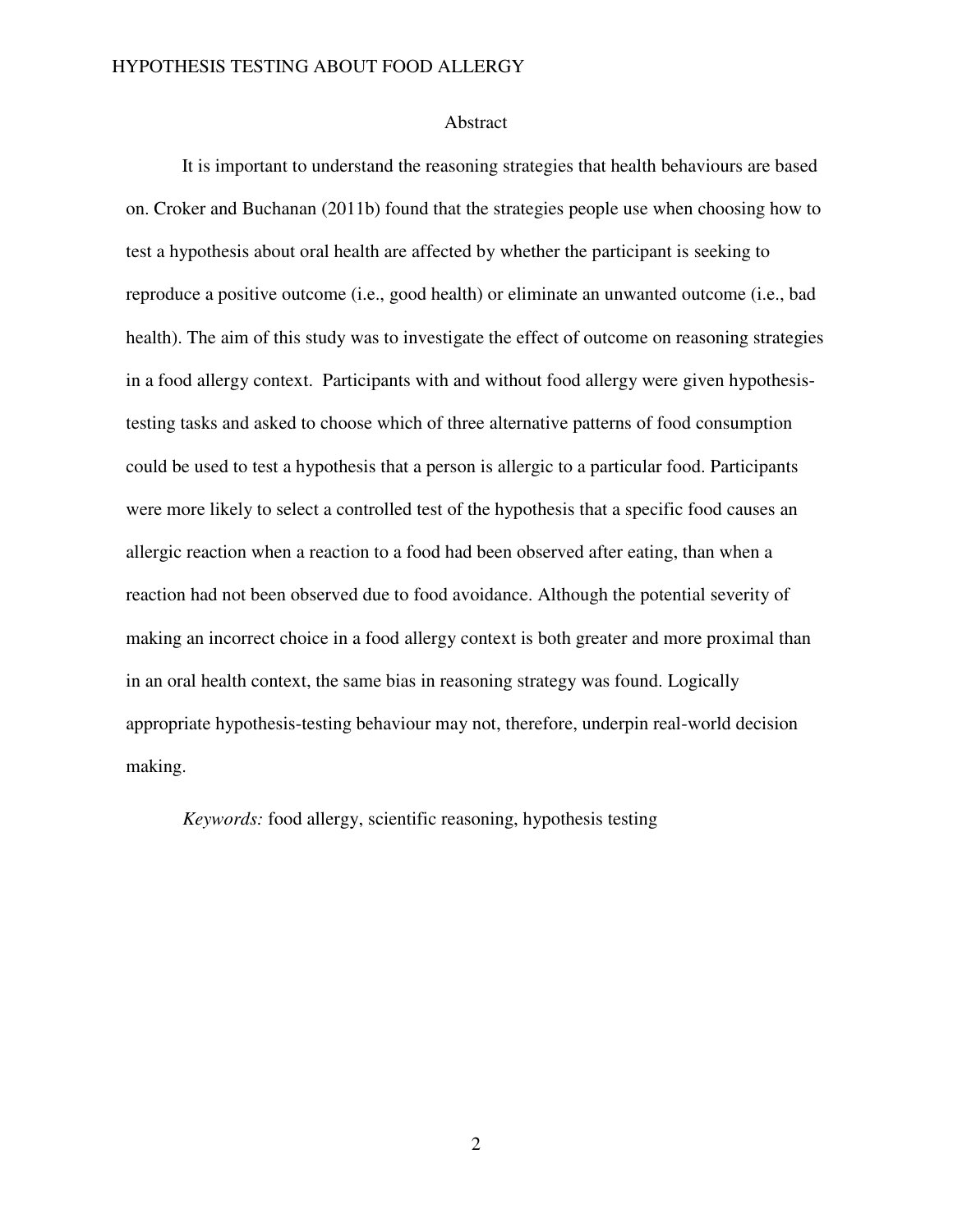The Role of Outcome and Experience in Hypothesis Testing about Food Allergy

Hypothesis testing includes searching through a space of experiments in order to select a test that will discriminate among competing hypotheses. In order to select a test of a hypothesis, predictions about experimental results must be made (Klahr, Fay, & Dunbar, 1993). Often, prior knowledge is used to guide the selection of predictions and the strategy for selecting a hypothesis. This is evidenced by the finding that participants in scientific reasoning studies often select or design experiments that will generate data that have the potential to confirm, rather than disconfirm, their hypotheses (Klayman & Ha, 1987). An important first step in the scientific reasoning chain is to select a test of a hypothesis that will generate valid data, regardless of whether the resulting data confirm or disconfirm the hypothesis. The Control of Variables Strategy (CVS) is a domain-general processing strategy whereby a single variable is isolated and manipulated while other variables are held constant. An understanding of CVS enables us to make a distinction between confounded and unconfounded experiments and gives us the ability to draw valid inferences from controlled experiments (Chen & Klahr, 1999).

A number of studies demonstrate that domain-specific knowledge is also a relevant factor (e.g., Chi & Koeske, 1983; Penner & Klahr, 1996), and recent approaches to scientific reasoning take into account both domain-general strategies and domain-specific concepts, suggesting that the two interact with one another: conceptual knowledge can help elicit experimentation strategies, and appropriate use of strategies generates new knowledge (Lehrer & Schauble, 2006; Schauble, 1996; Zimmerman, 2007). Given this interaction, context should have important implications for performance on reasoning tasks. Tschirgi (1980) examined hypothesis testing in familiar contexts, providing participants with scenarios such as baking a cake and making a paper airplane. In these scenarios the outcome could either be positive or negative (e.g., a great cake or a terrible cake).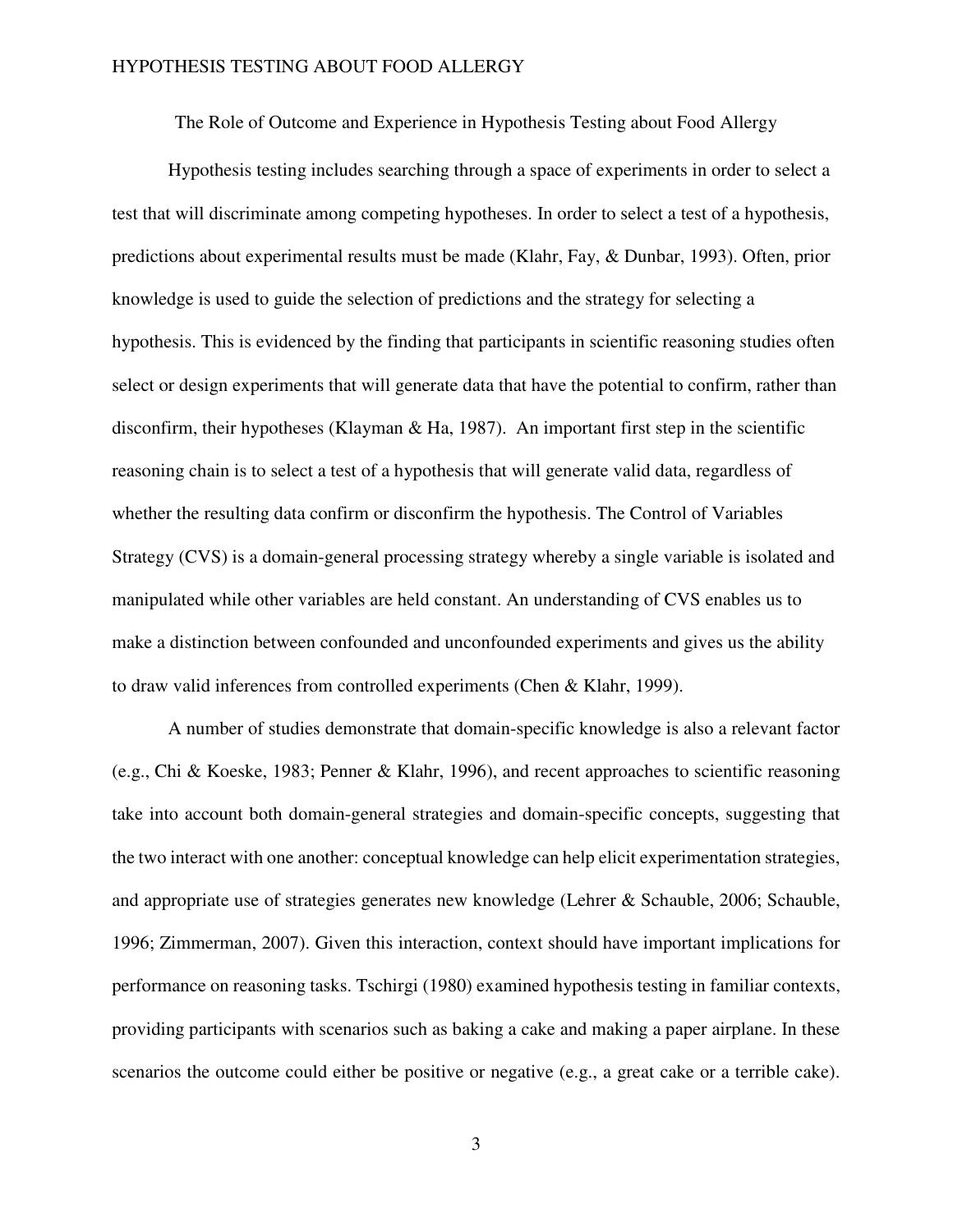Tschirgi found children were more likely to use a VOTAT (vary-one-thing-at-a-time) strategy (i.e., select a controlled test, in which only one variable is changed across two observations) when presented with a bad outcome (e.g., a terrible cake) and a HOTAT (hold-one-thing-at-a-time; i.e., keep just one variable constant across two observations) strategy when presented with a good outcome (e.g., a great cake). Younger children (6-7 year-olds) were also more likely to 'change all' the variables (CA) in a bad outcome situation in an attempt to make a change for the better. Both the HOTAT and CA strategies represent selection of confounded tests of a hypothesis.

Similarly, Zimmerman and Glaser (2001) provided 11-12 year-olds with hypotheses about whether certain liquids were good or bad for plant health. When a negative claim was presented ("water is bad for plants"), participants tended to propose controlled experiments, in which they manipulated the focal variable (e.g., rain water vs. tap water). In contrast, a positive claim ("coffee grinds are good for plants") led to confounded experiments in which participants attempted to preserve the good outcome (healthy plants) by manipulating other variables (e.g., type of plant) and not the focal variable (coffee grinds). The apparent aim to produce a positive outcome, reported in these studies, may reflect a distinction between an engineering approach and a hypothesis-testing approach. When adopting an engineering approach, the aim is to engineer a desired outcome rather than to test the causal status of individual variables (Schauble, Klopfer & Raghavan, 1991).

It is important to understand whether these reasoning strategies are used for decisions about health behaviours. Croker and Buchanan (2011b) found that the strategies children use when choosing a test of a hypothesis about good dental health are affected by whether the participant is seeking to reproduce a positive outcome (e.g., maintain good dental health) or eliminate an unwanted outcome (e.g., avoid bad dental health). This effect of outcome is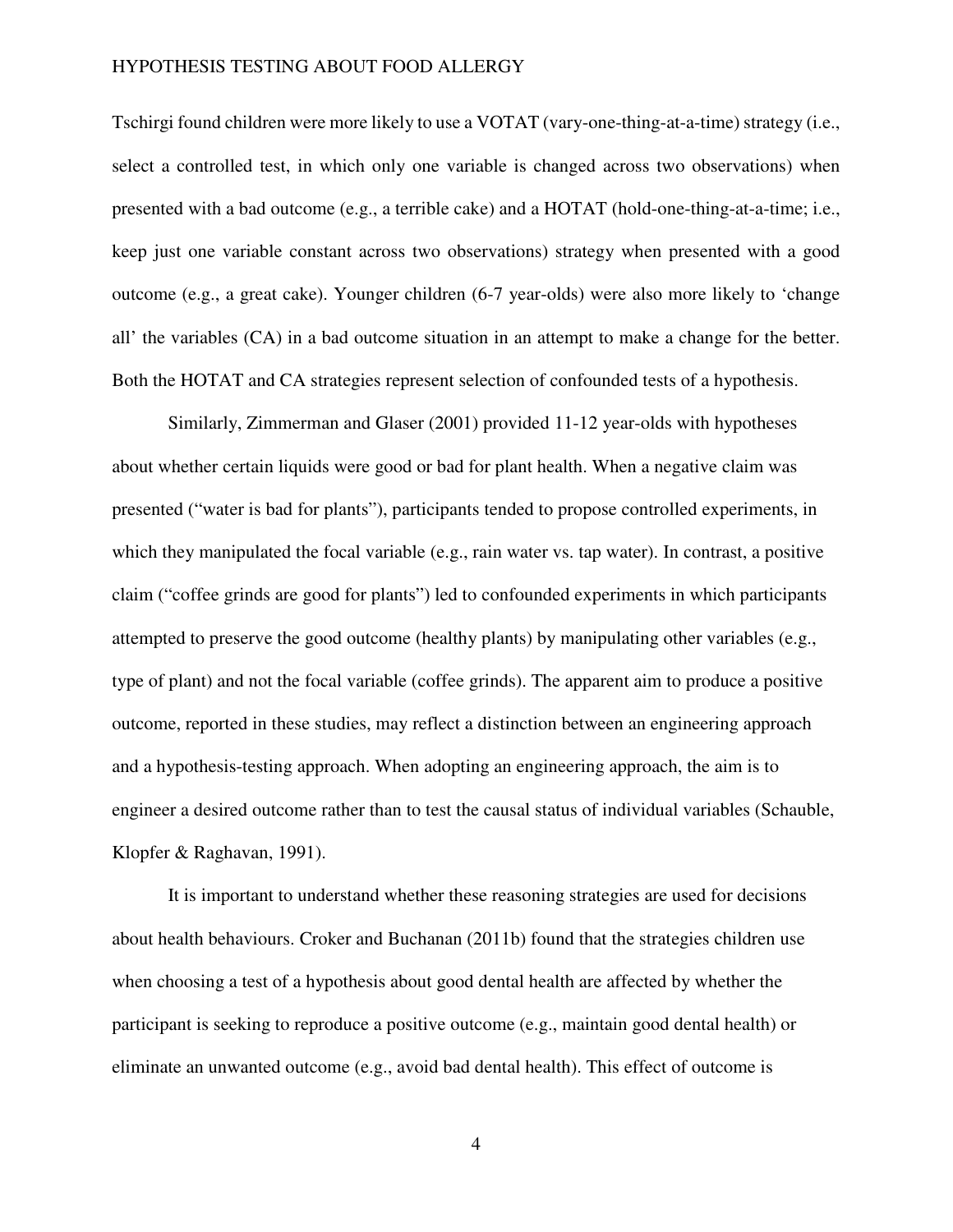consistent with Tschirgi's (1980) findings. Much of the literature on scientific reasoning and CVS is developmental, focusing on children's behavior. In order to examine whether children's biases are due to underdeveloped skills, or whether the same biases are observed in the adult population, Croker and Buchanan (2011a) included a sample of adults as well as children. They found that adults were also susceptible to effects of outcome valence; they were more likely to select controlled tests (i.e., vary only one thing at a time while holding all other variables constant) when presented with a bad outcome than when given a good outcome.

Croker and Buchanan (2011a, 2011b) used oral health contexts as children and adults all have basic knowledge regarding foods, drinks, and behaviours that lead to good or bad outcomes. In contrast, food allergy is not experienced by everyone. A recent meta-analysis estimates that up to 35% of the population self-report food allergy, therefore a substantial subset of the population has at least some direct experience with food avoidance and knowledge of the causes of negative reactions to foodstuffs. As the only effective treatment for food allergy at present is total avoidance of the allergen and emergency treatment of symptoms caused by accidental ingestion, quality of life can be affected in a profound way (Bock, Munoz-Furlong, & Sampson, 2001; Cummings, Knibb, King, & Lucas, 2010), extending beyond the immediate clinical effects of the patient's allergic condition. For example, dietary restrictions may compromise social activities such as dining out and necessitate careful reading of food labels (Knibb et al., 2000). Children diagnosed with food allergy and their parents are given a large amount of information at the clinic regarding diet and use of medication. However, little is known about the level of understanding children and adults might have about food allergy. Rushforth (1999) has noted that there is an increasing number of children who need to have a clear understanding of their condition and the behaviours they need to engage in or avoid.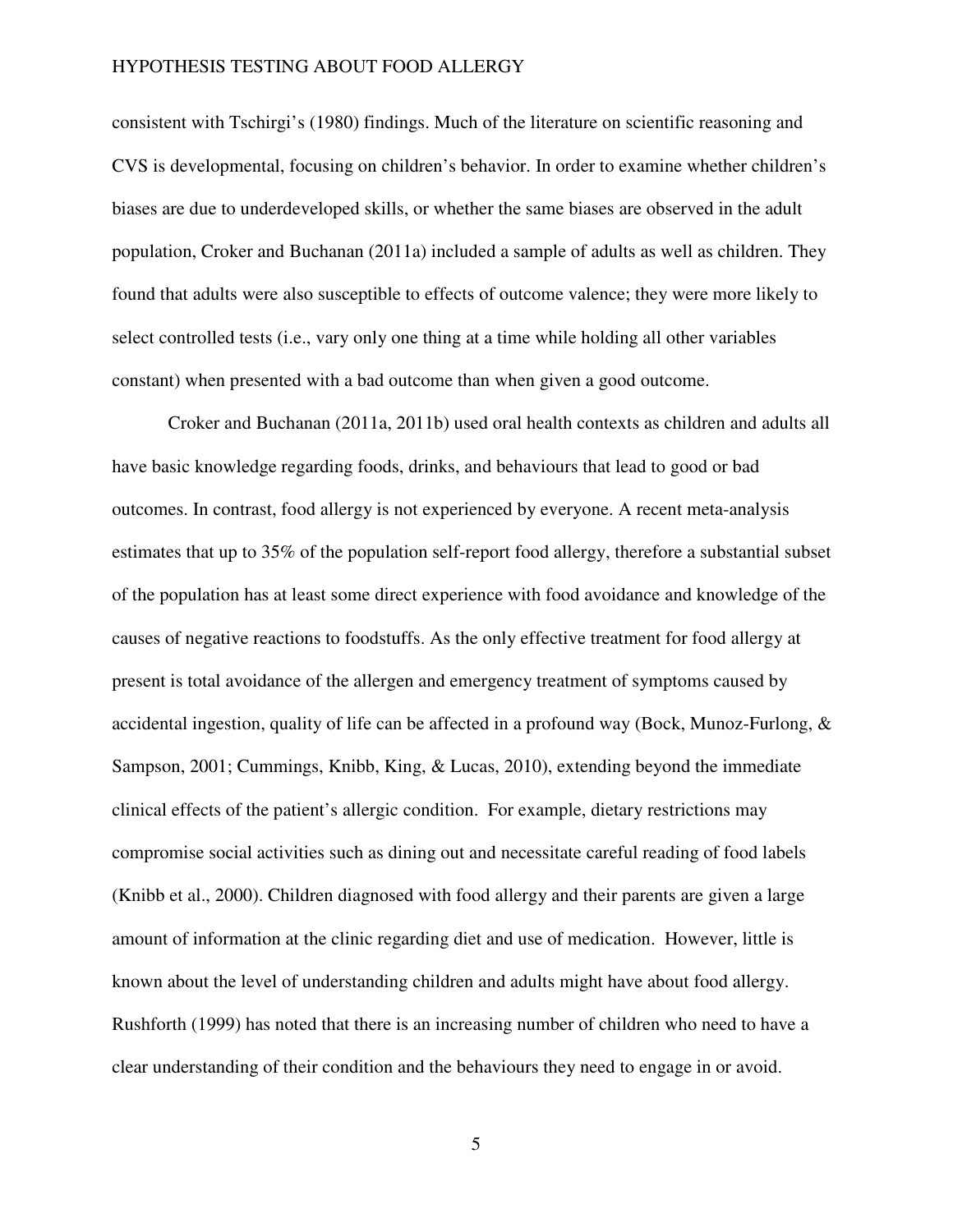Parents of children with food allergy have been reported to gather the majority of their information about food allergy from the media, family, and friends rather than medical sources (Knibb & Semper, 2013). The nature of beliefs about causes of food allergy may thus differ across individuals as a function of experience and exposure to information.

Although it has been noted that existing beliefs may affect some aspects of scientific reasoning, such as how evidence is evaluated (Koerber, Sodian, Thoermer, & Nett, 2005), there has been little investigation into the impact of these beliefs in hypothesis-testing tasks. Children and adults are both more likely to attend to variables they believe to be causal (Schauble, 1996), which may hinder or facilitate scientific reasoning. Children and adults often cling to their incorrect prior beliefs rather than changing them to be in-line with the evidence (Chinn  $\&$ Brewer, 1993). However, familiarity with the content of a problem and the likely cause-effect relationships between variables can lead to adults adopting a successful theory-driven approach, whereas no prior knowledge leads to a less successful data-driven approach (Lazonder, Wilhelm, and Hagemans, 2008; Lazonder, Wilhelm, & Van Lieburg, 2009).

The aim of the present study was to investigate whether the effect of outcome on adult participants' strategy choice would be found in a food allergy context. We also hypothesized that participants' prior knowledge and experience would have an effect on their hypothesis-testing strategies. We predict that those who have personal experience with allergic reactions will be more likely to choose the HOTAT strategy when presented with a good outcome than participants who do not have personal experience. Although previous research has examined the effect of outcome on forced-choice hypothesis testing tasks (e.g., Tschirgi, 1980), these studies have not asked participants why they made the choices they did. In a series of evidence evaluation tasks, Kuhn, Amsel, and O'Loughlin (1988) asked participants to justify their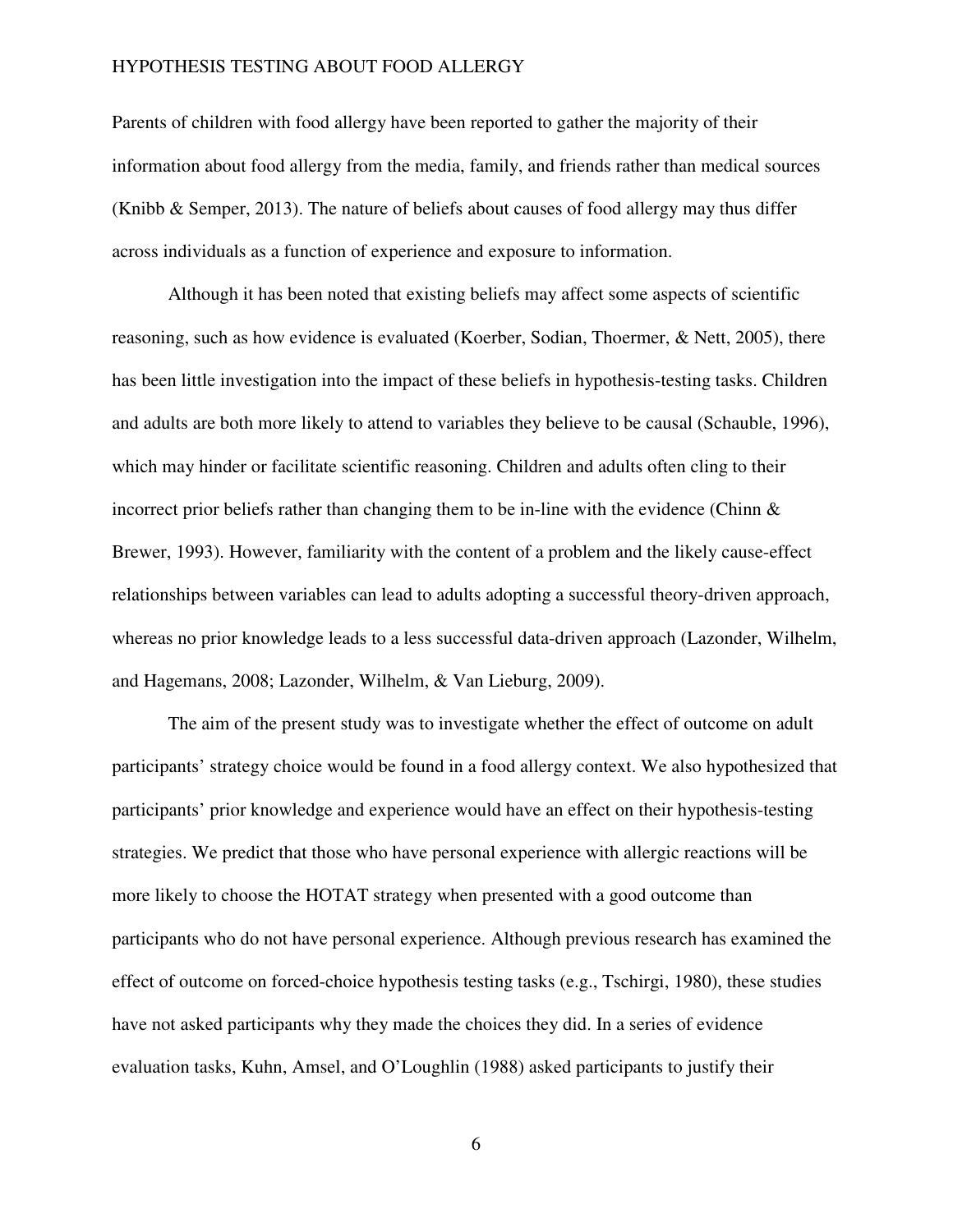answers; these were coded as being either theory-based or evidence-based. Using similar coding categories, we examined the explanations that participants gave for their answers in order to assess whether their hypothesis-testing strategies were driven by their domain-specific knowledge (belief-based) or whether they reasoned independently of the task content (evidencebased).

# **Method**

# **Participants**

We recruited adult participants (*N*=249) with a reported food allergy (*n*=45) and without food allergy (*n*=204) from the Illinois State University psychology department student participant pool, and from the Illinois State University family and child research participant pool. Students were given course credit in exchange for participation. Ethical approval for the study was granted by Illinois State University's Institutional Review Board.

# **Design and Procedure**

We used a 2 (food allergy status) x 2 (outcome: good or bad) mixed design. Participants with and without food allergy were given two hypothesis-testing tasks in which they had to choose a set of food consumption patterns in order to test hypotheses about which foods do or do not cause symptoms (see Figure 1). Participants were presented with two scenarios, counterbalanced across participants, about individuals who either do or do not experience foodallergy symptoms. In the bad outcome condition, the characters in the story experienced foodallergy symptoms and had a belief about what food caused the symptoms. In the good outcome condition, the characters experienced no symptoms because they avoided several foods, but had a belief about which particular food was responsible. In both cases, the characters believed that peanuts were the potential cause of symptoms. Participants were asked to choose which of three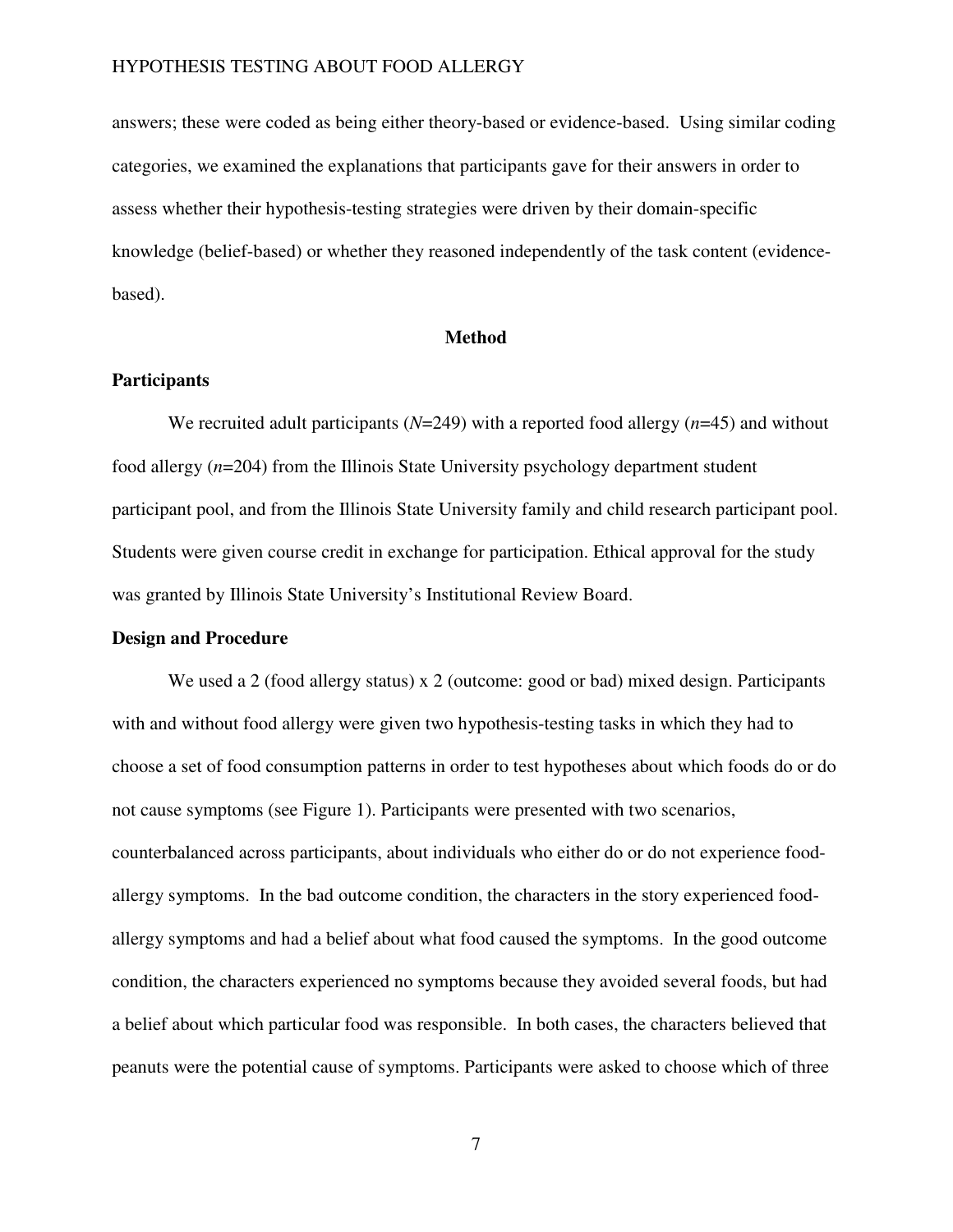alternative patterns of food consumption could be used to test the character's hypotheses. In one pattern, whether the character consumes the target food or not is the only variable that is changed (vary-one-thing-at-a-time; VOTAT). This is the logically appropriate test of a hypothesis. A second option is to change the characters consumption of the foods that are not hypothesised to have an effect (hold-one-thing-at-a-time; HOTAT). The third choice is to change the character's consumption of all foods (change-all; CA).



*Figure 1*. Hypothesis testing task. Participants were asked to select a test of the hypothesis that presence or absence of peanuts was the cause of the outcome. The labels VOTAT, HOTAT, and CA are provided here for clarity; these were not seen by the participants.

Participants were asked to give explanations in order to provide insight into the reasoning behind their answers. Participants' explanations were recorded using a digital audio recorder and transcribed. The transcribed explanations were coded as being either evidence-based or theorybased. Explanations in which participants mentioned proof (e.g., they explicitly stated that the reason the protagonist should choose a particular course of action was in order to 'prove their point' or 'will prove that it is/isn't the peanuts') or looking for an effect (e.g., start consuming peanuts to show that they cause symptoms) were coded as evidence-based explanations. If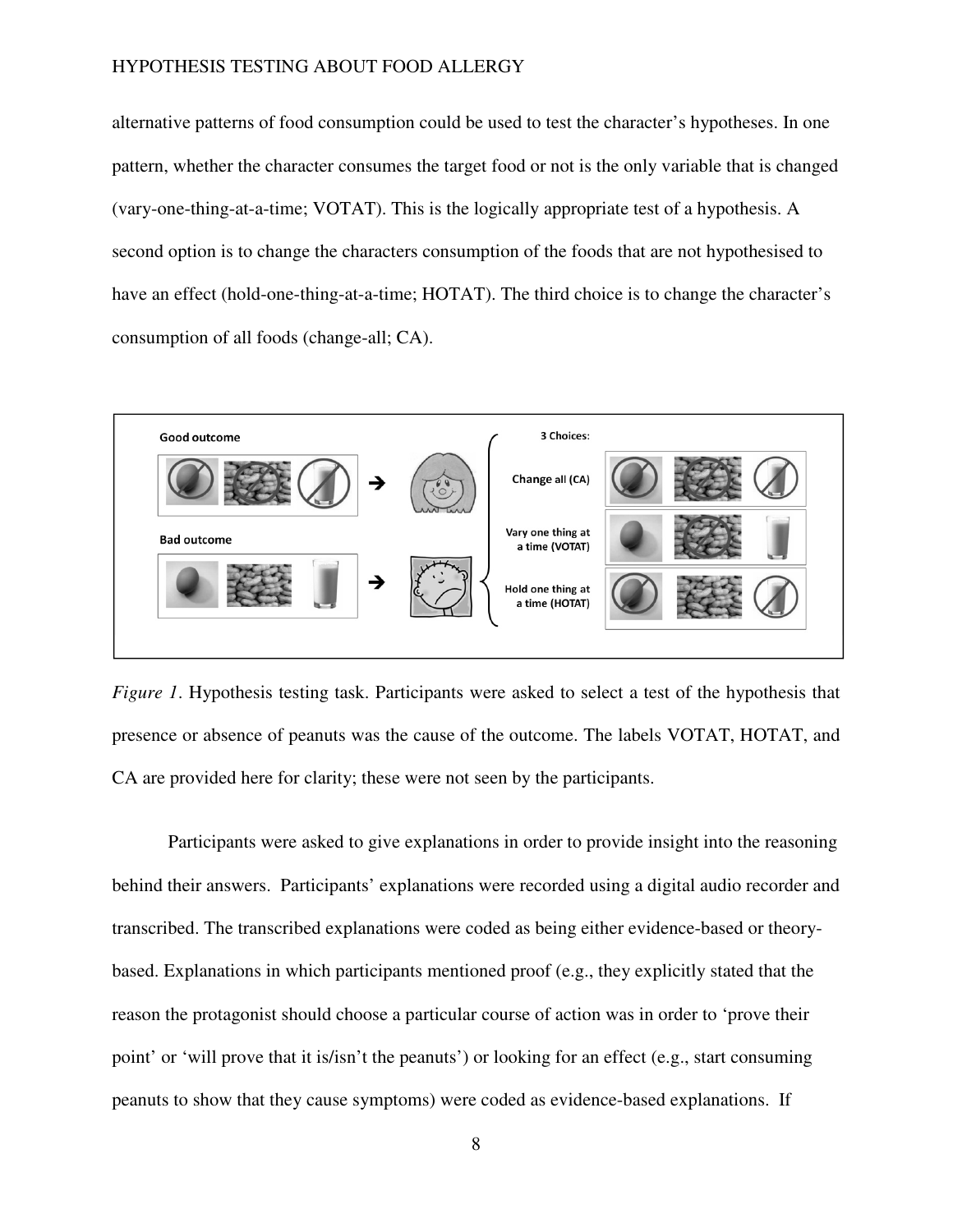participants explained that they had chosen an answer because that was the correct behaviour (e.g., you shouldn't eat peanuts because they are known to cause allergic reactions) then it was coded as theory-based. All explanations were coded by two raters. Inter-rater reliability was good for both the good ( $K = 0.70$ ) and bad ( $K = 0.64$ ) outcome scenarios.

#### **Results**

# **Strategy**

McNemar's tests were conducted to examine within-participants differences on the good and bad outcome tasks. There was an overall effect of outcome on strategy,  $\chi^2(1) = 22.24$ ,  $p <$ .001; participants selected the VOTAT strategy more frequently in the bad outcome scenario (60.73%) than in the good outcome scenario (38.71%). Examining participants with and without food allergy separately, there was an effect of outcome for frequency of VOTAT selection for those without food allergy,  $\chi^2(1) = 24.36$ ,  $p < .001$ , but not for those with food allergy,  $p = .69$ (see Figure 2).

Although there were strategy differences across scenarios, there were no differences in strategy selection between participants with and without food allergy within either scenario. Overall, both HOTAT and CA responses were greater in the good outcome scenario than in the bad outcome scenario (see Figures 3 and 4). Thus, when the character was ill as a result of eating a type of food, participants were more likely to choose a controlled test of the hypothesis (the VOTAT response; avoid peanuts) than when the character remained healthy as a result of not eating the food , where the VOTAT response would be to suggest that the character consumes peanuts.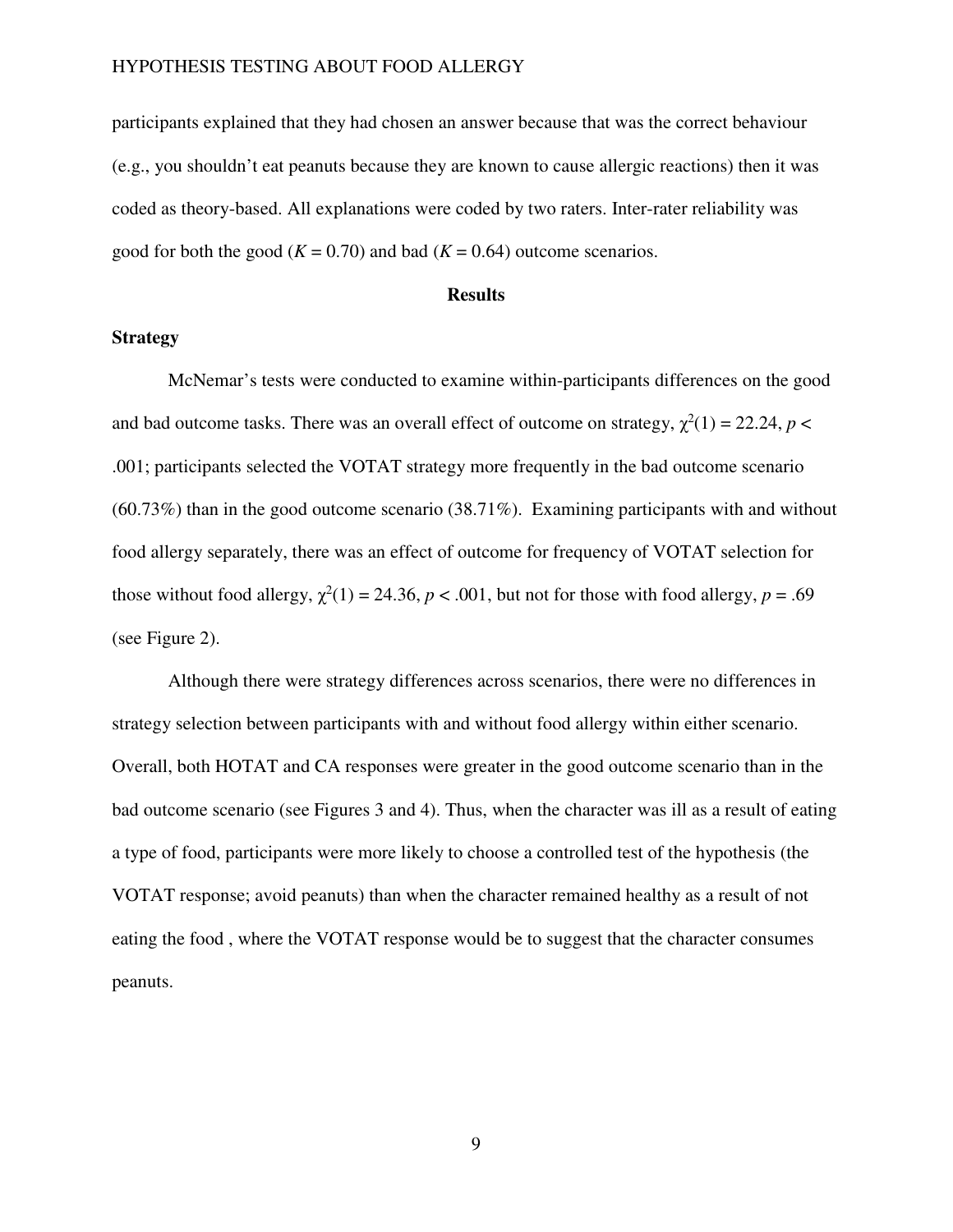

*Figure 2*. Frequency of selection of VOTAT strategy. Error bars represent 95% confidence

intervals.



*Figure 3*. Strategy use in the bad outcome scenario. Error bars represent 95% confidence intervals.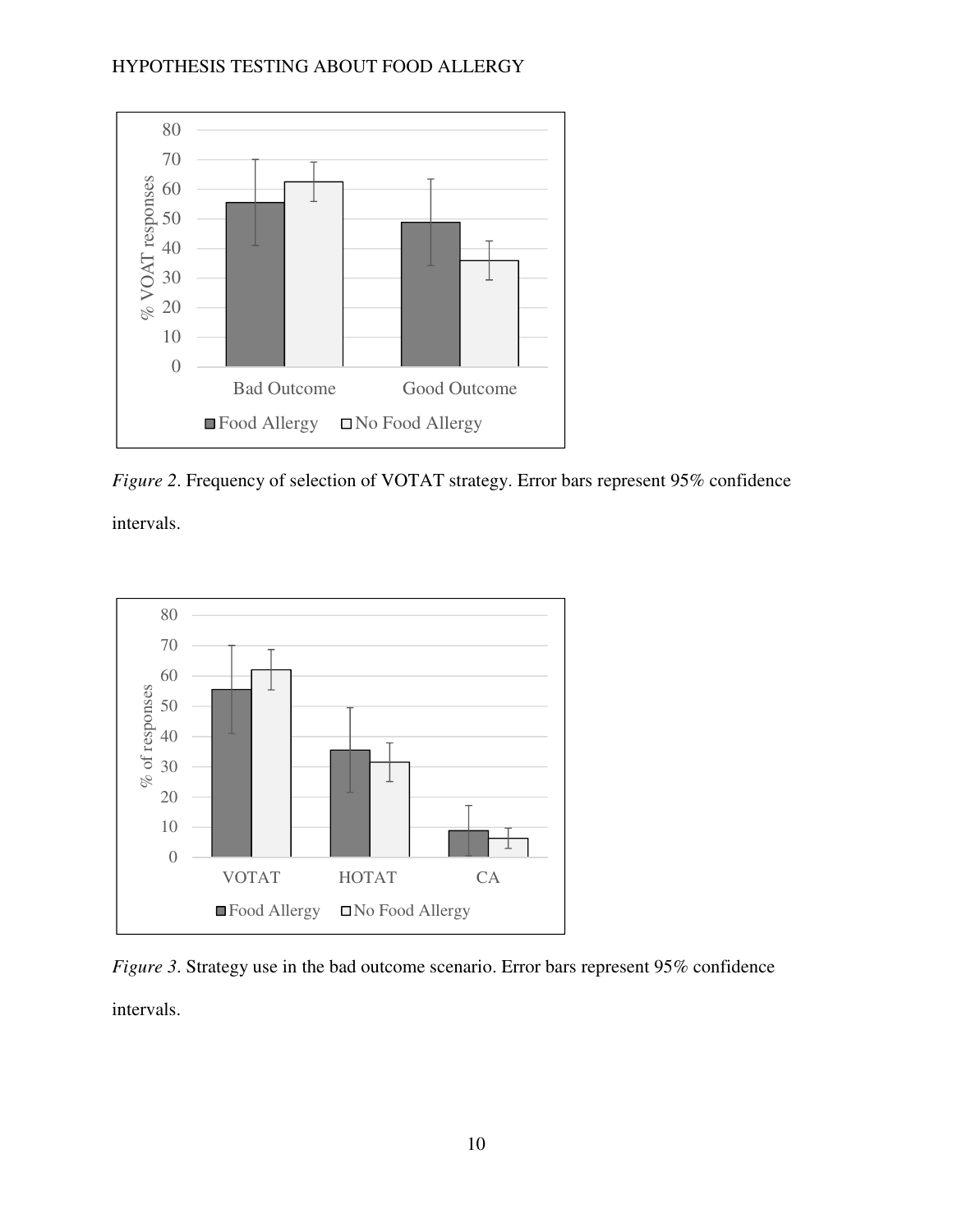

*Figure 4*. Strategy use in the good outcome scenario. Error bars represent 95% confidence intervals.

# **Explanations**

The explanations participants gave in support of their choices on the task were coded as evidence-based or theory-based. Nine of the explanations given for the bad outcome scenario and six of the good outcome explanations could not be coded as either evidence- or theory-based. These data were omitted from the following analyses.

There was no overall association between outcome scenario and explanation type, so it was not the case that participants were more likely to give an evidence-based explanation for either a good or a bad outcome. Neither was there an association between participants' allergy status and explanation type in either the bad outcome or good outcome scenario.

Figures 5 and 6 illustrate the frequency of evidence-based and theory-based explanations for each strategy for the bad and good outcome scenarios. There was an association between strategy choice and explanation type in the bad outcome scenario,  $\chi^2(2) = 44.213$ ,  $p < .001$ ;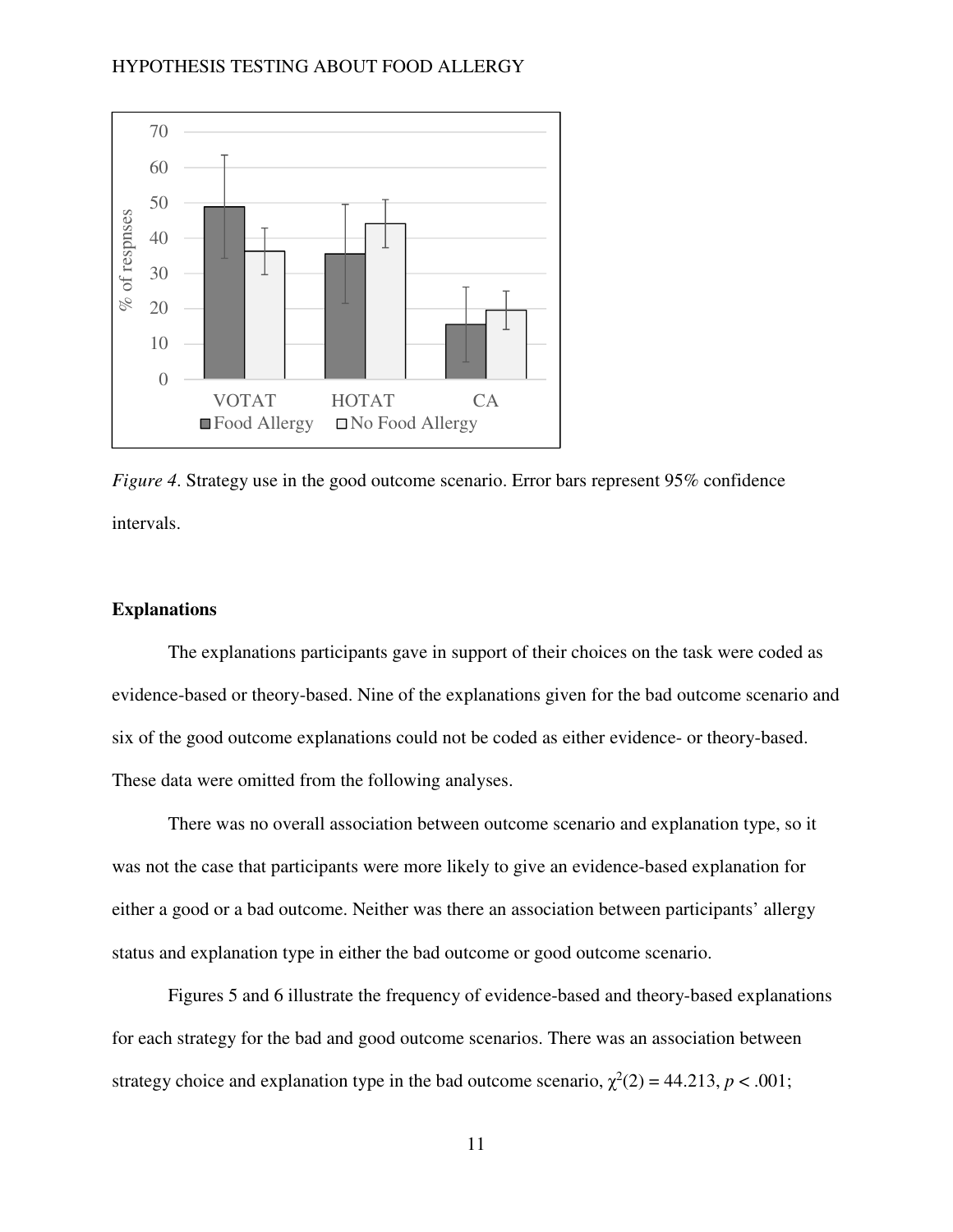participants were more likely to give evidence-based explanations for VOTAT and HOTAT responses, and theory-based explanations for CA responses. There was also an association between strategy choice and explanation type in the good outcome scenario,  $\chi^2(2) = 30.598$ ,  $p <$ .001. In this scenario, evidence-based explanations were dominant across all three strategy responses, but participants gave more theory-based answers for HOTAT responses than for VOTAT or CA responses.



*Figure 5*. Frequency of evidence-based explanations accompanying each response strategy in the bad outcome scenario. Error bars represent 95% confidence intervals.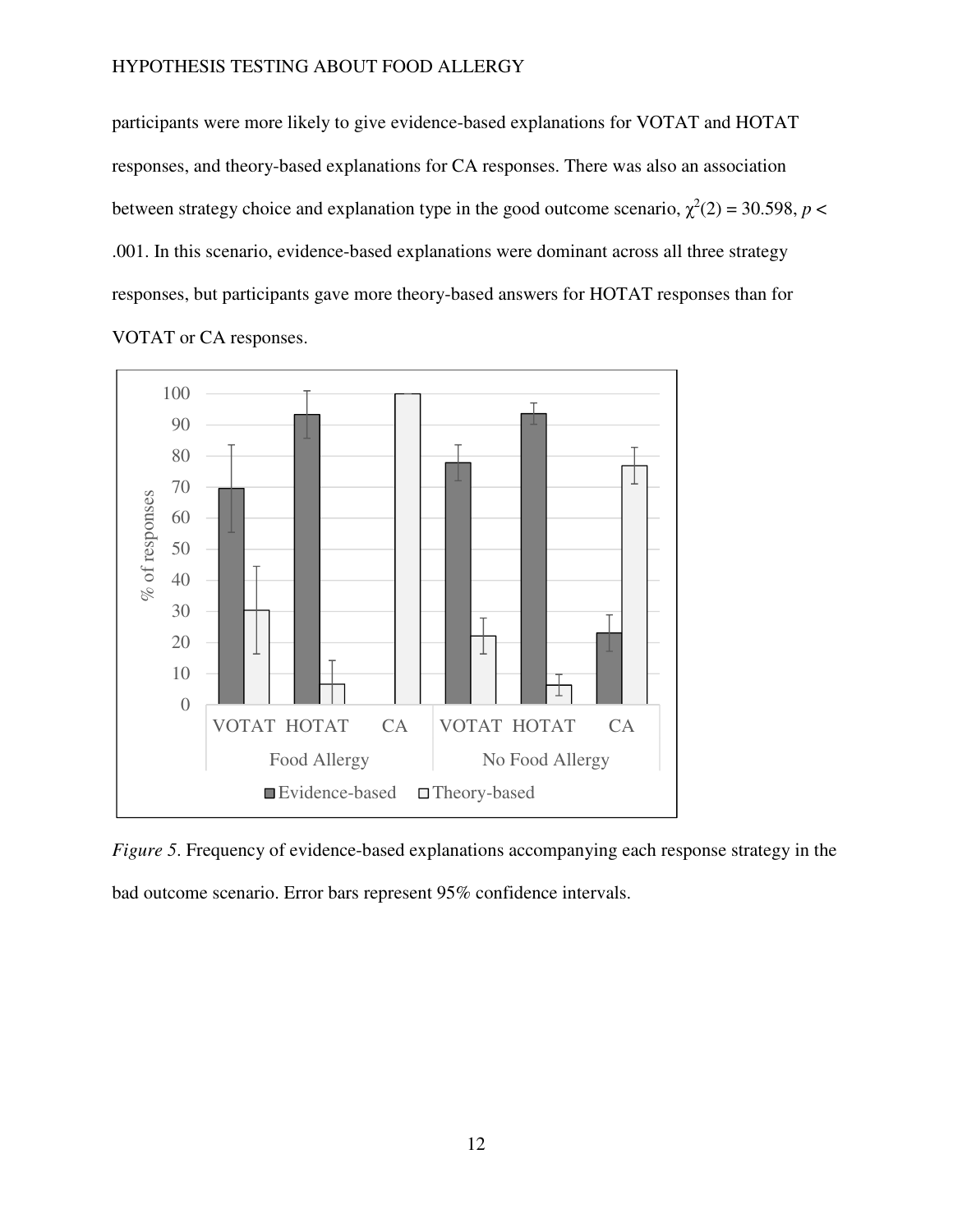

*Figure 6*. Frequency of evidence-based explanations accompanying each response strategy in the good outcome scenario. Error bars represent 95% confidence intervals.

We conducted the same strategy x explanation analyses for each allergy status group separately. We found an association between strategy and explanation in the bad outcome scenario for both participants with food allergy,  $\chi^2(2) = 11.44$ ,  $p = .003$ , and without food allergy,  $\chi^2(2) = 32.997$ ,  $p < .001$ . However, in the good outcome scenario there was only a significant association between strategy and explanation for participants without food allergy,  $\chi^2(2) = 30.30, p < .001.$ 

Given the differences between the two participant groups on the good outcome scenario, we conducted three way loglinear analyses of allergy status, strategy, and explanation for both the bad and good outcome scenarios. The analysis for the bad outcome scenario produced a final model that retained the strategy x explanation interaction. The likelihood ratio of this model was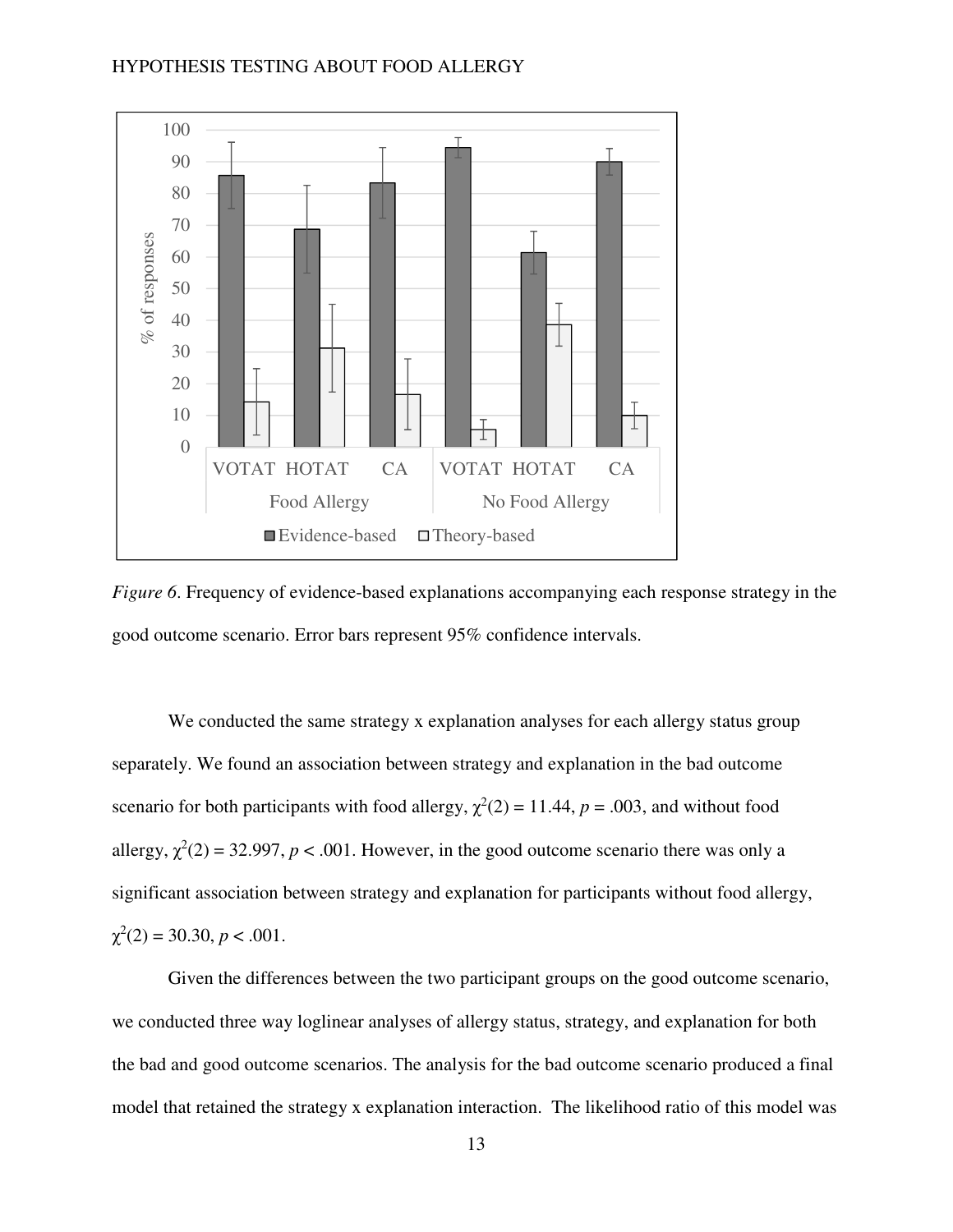$\chi^2(5) = 2.474$ , *p* = .78. The strategy x explanation interaction was significant,  $\chi^2(2) = 39.898$ , *p* < .001, but there were no interactions involving allergy status. The analysis for the good outcome scenario also produced a final model that retained the strategy x explanation interaction. The likelihood ratio of this model was  $\chi^2(5) = 4.633$ ,  $p = .46$ . The strategy x explanation interaction was significant,  $\chi^2(2) = 31.271$ ,  $p < .001$ , with no interactions involving allergy status.

### **Discussion**

Our results show that outcome affects the strategies people use when testing hypotheses. When presented with a bad outcome, participants were more likely to choose a controlled test of the stated hypothesis (i.e., VOTAT; manipulate one variable) than when presented with a good outcome. In the good outcome scenario, participants were more likely to select confounded tests (HOTAT or CA responses) than in the bad outcome scenario. The potential severity of making an incorrect choice in a food allergy context is both greater and more proximal than in an oral health context, however the same bias in reasoning strategy was found. In the bad outcome scenario, the logical choice of excluding peanuts is consistent with the desire to avoid illness. However, in the good outcome scenario, the logical choice of eating peanuts in order to test the hypothesis that peanuts cause illness is in conflict with a desire to avoid illness. A large proportion of self-diagnosed food allergies cannot be clinically confirmed using standardised diagnostic tests (Rona et al., 2007) and people often misattribute symptoms to food, resulting in them avoiding that food from then on. This desire to avoid illness and not test a hypothesis of food allergy by trying the food again may explain why some people maintain these erroneous beliefs. Avoiding food due to an incorrect assumption it causes allergic symptoms could then have a needless impact on quality of life and psychological distress.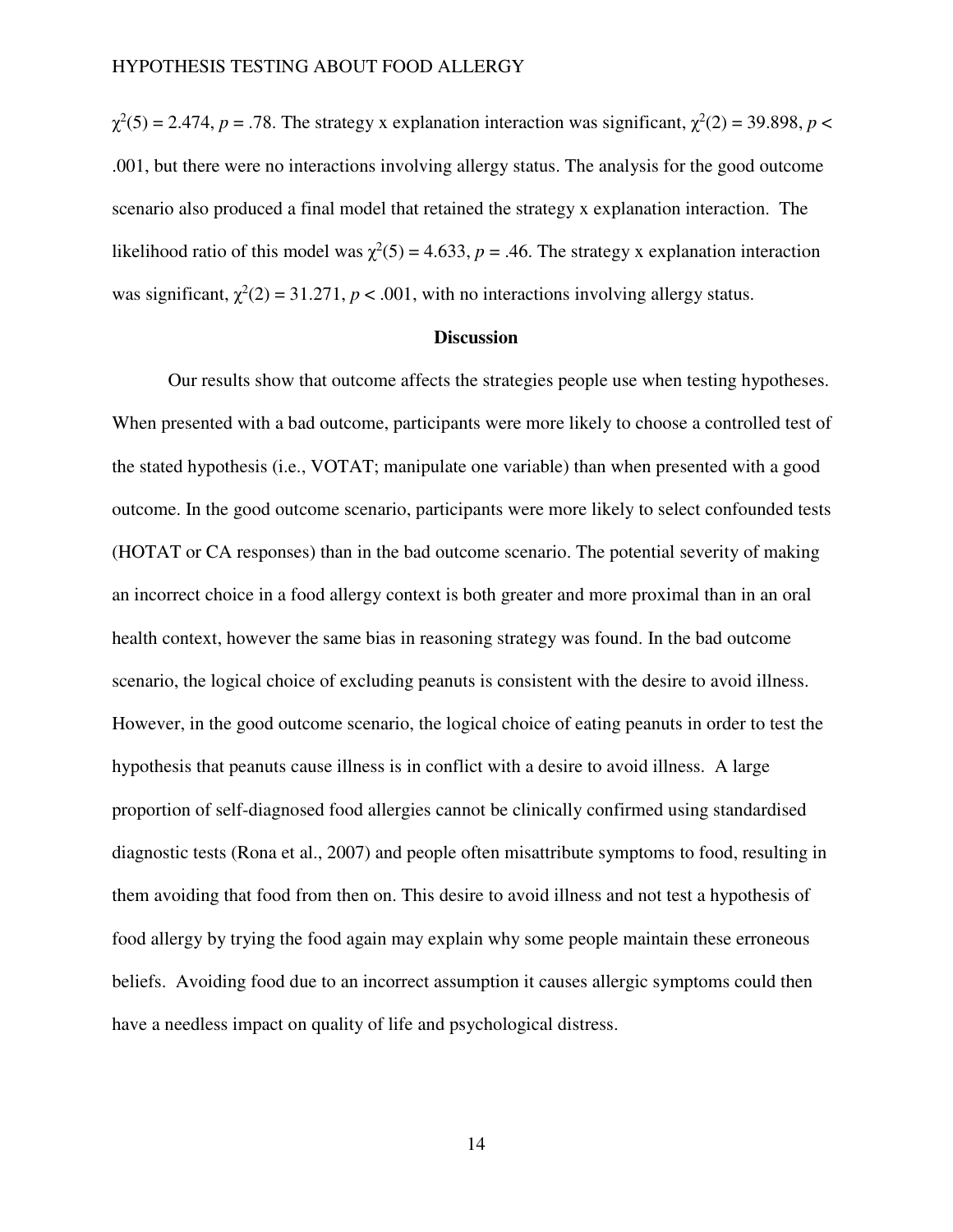We also examined the explanation participants gave for why they chose the strategies they did. Evidence-based explanations were associated with VOTAT and HOTAT responses in the bad outcome scenario, and theory-based explanations were associated with CA responses. In the good outcome scenario, evidence-based explanations were associated with VOTAT and CA responses. The association between strategy choice and explanation in the good outcome scenario held only for participants without food allergy. Although participants with food allergy gave more evidence-based explanations for all three strategy choices, they also gave more theory-based explanations than participants without food allergy, suggesting that the former group's experience with allergy led them to make greater use of their knowledge when selecting a hypothesis-testing strategy. Normative, logically appropriate hypothesis-testing behaviour may not, therefore, underpin real-world decision making regarding health outcomes. Rather, decisions are guided by knowledge and beliefs. One could argue that holding prior beliefs in abeyance and attending only to the evidence is a superior strategy, as this will not lead to an incorrect rejection of causal variables or an incorrect inference that a non-causal variable is, in fact, causal. However, Koslowski (1996) notes that although there are many examples of covariation and correlation in the world, we tend to only take seriously those for which there is a causal mechanism. Considering causal mechanisms requires a knowledge base. Thus, the consideration of plausible mechanisms is a useful way of excluding artifactual causes and deciding whether a theory requires outright rejection or modification in the face of disconfirming evidence (Koslowski & Masnick, 2010). If participants' prior beliefs are correct, then they are likely to focus attention on the relevant aspects of a problem, such as what foods are likely to be responsible for an observed allergic reaction. However, in the case of a parent who has a child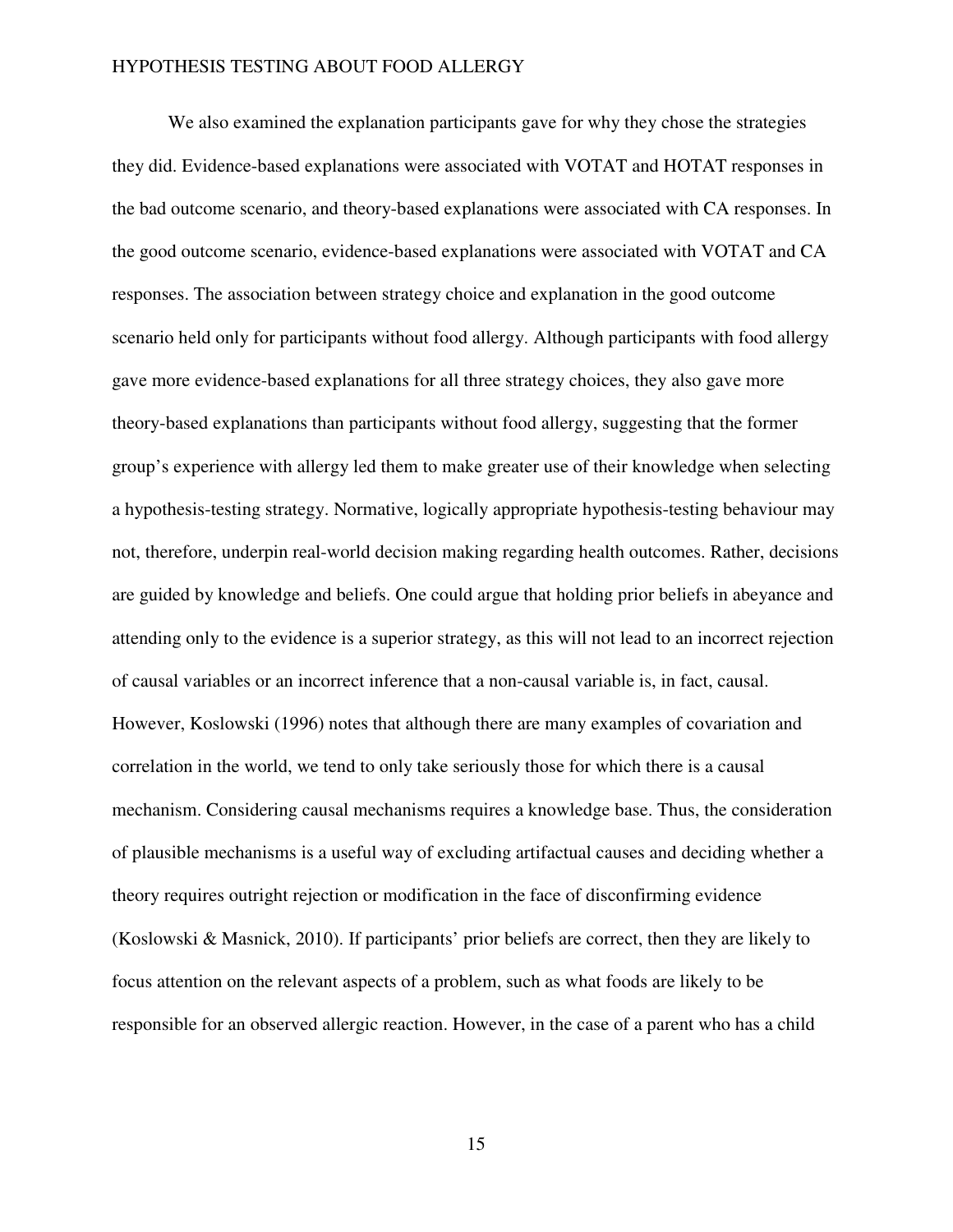with food allergy, incorrect or incomplete knowledge may result in ignoring candidate causes of a reaction.

In order to assess the role of prior belief, we compared participants who reported having a food allergy with participants who did not have any food allergies. However, a limitation of our study is that some of the latter group may actually have had extensive knowledge of the causes of food allergy through a friend or family member. Future research, therefore, should take note of the many ways in which beliefs can be developed through indirect experience as well as through direct experience. A second limitation is the use of artificial scenarios concerning fictitious characters. We cannot be sure that the same results would be observed in a real life scenario. A third limitation is that we were only able to recruit a relatively small opportunity sample of participants with food allergy. It would be useful to replicate this study with a larger sample of adults with confirmed food allergy, recruited through allergy clinics. A larger sample would enable exploration of whether the specific foods that people are allergic to and the severity of allergy affect reasoning strategies.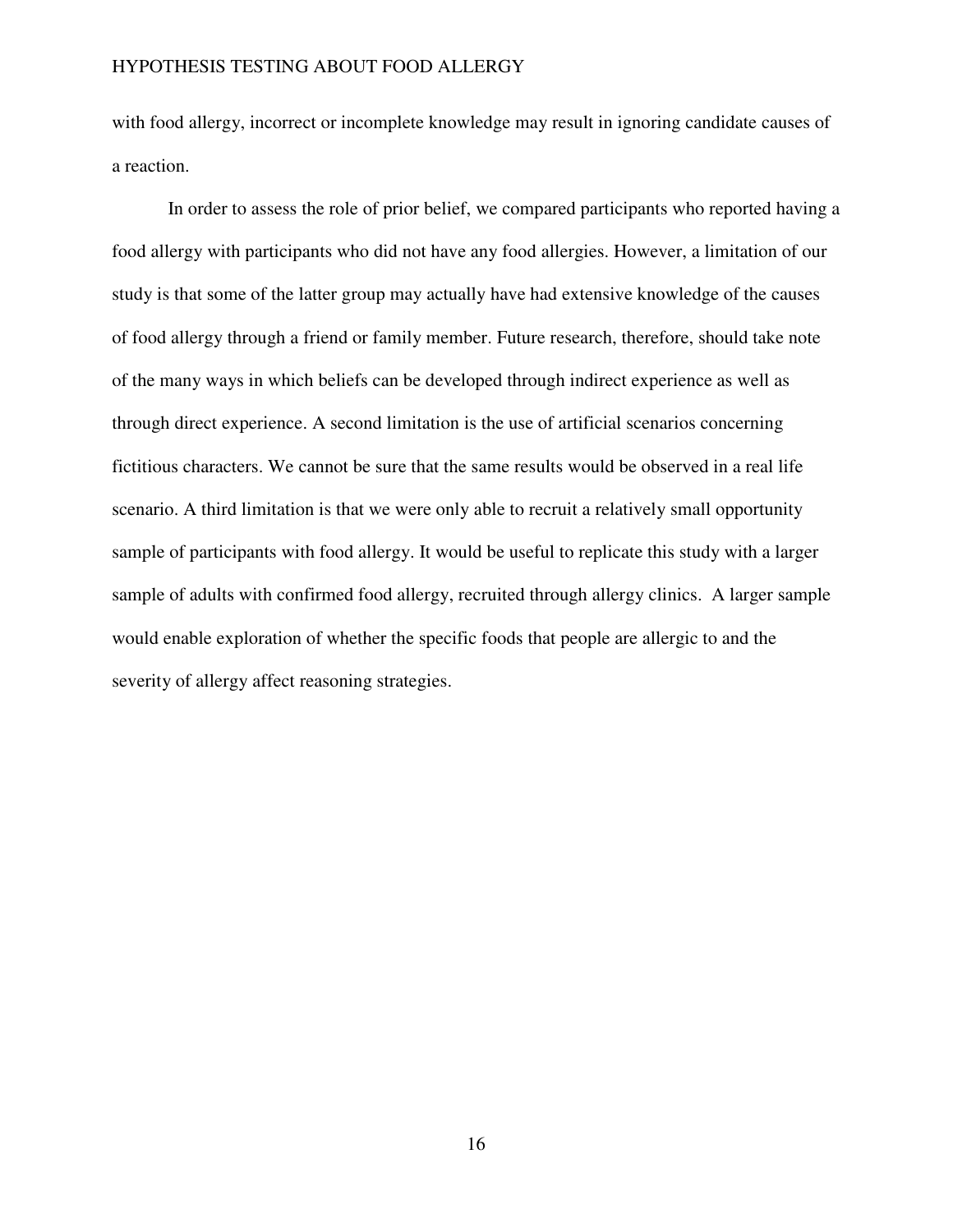### References

- Bock, S. A., Munoz-Furlong, A., & Sampson, H. A. (2001) Fatalities due to anaphylactic reactions to foods. *Journal of Allergy and Clinical Immunology*, *107*, 191-193.
- Chen, Z., & Klahr, D. (1999). All other things being equal: Acquisition and transfer of the control of variables strategy. *Child Development, 70*, 1098-1120.
- Chi, M. T. H., & Koeske, R. D. (1983). Network Representation of a Childs Dinosaur Knowledge. *Developmental Psychology, 19*, 29-39.
- Chinn, C. A., & Brewer, W. F. (1993). The role of anomalous data in knowledge acquisition: A theoretical framework and implications for science instruction. *Review of Educational Research, 63*, 1-49.
- Croker, S. & Buchanan, H. (2011a, June). *Prior belief, event outcome, and problem context affect children's strategy use when testing hypotheses*. Paper presented at the Jean Piaget Society Annual Meeting. Berkeley, USA.
- Croker, S. & Buchanan, H. (2011b). Scientific reasoning in a real world context: The effect of prior belief and outcome on children's hypothesis testing strategies. *British Journal of Developmental Psychology, 29*, 409-424.
- Cummings, A., Knibb, R.C., King, R., & Lucas, J. (2010). The psychosocial impact of food allergy on children and adolescents: a review. *Allergy*, 65, 933-945.
- Klahr, D., Fay, A. L., & Dunbar, K. (1993). Heuristics for scientific experimentation: A developmental study. *Cognitive Psychology, 25*, 111-146.
- Klayman, J., & Ha, Y. W. (1987). Confirmation, Disconfirmation, and Information in Hypothesis-Testing. *Psychological Review, 94*, 211-228.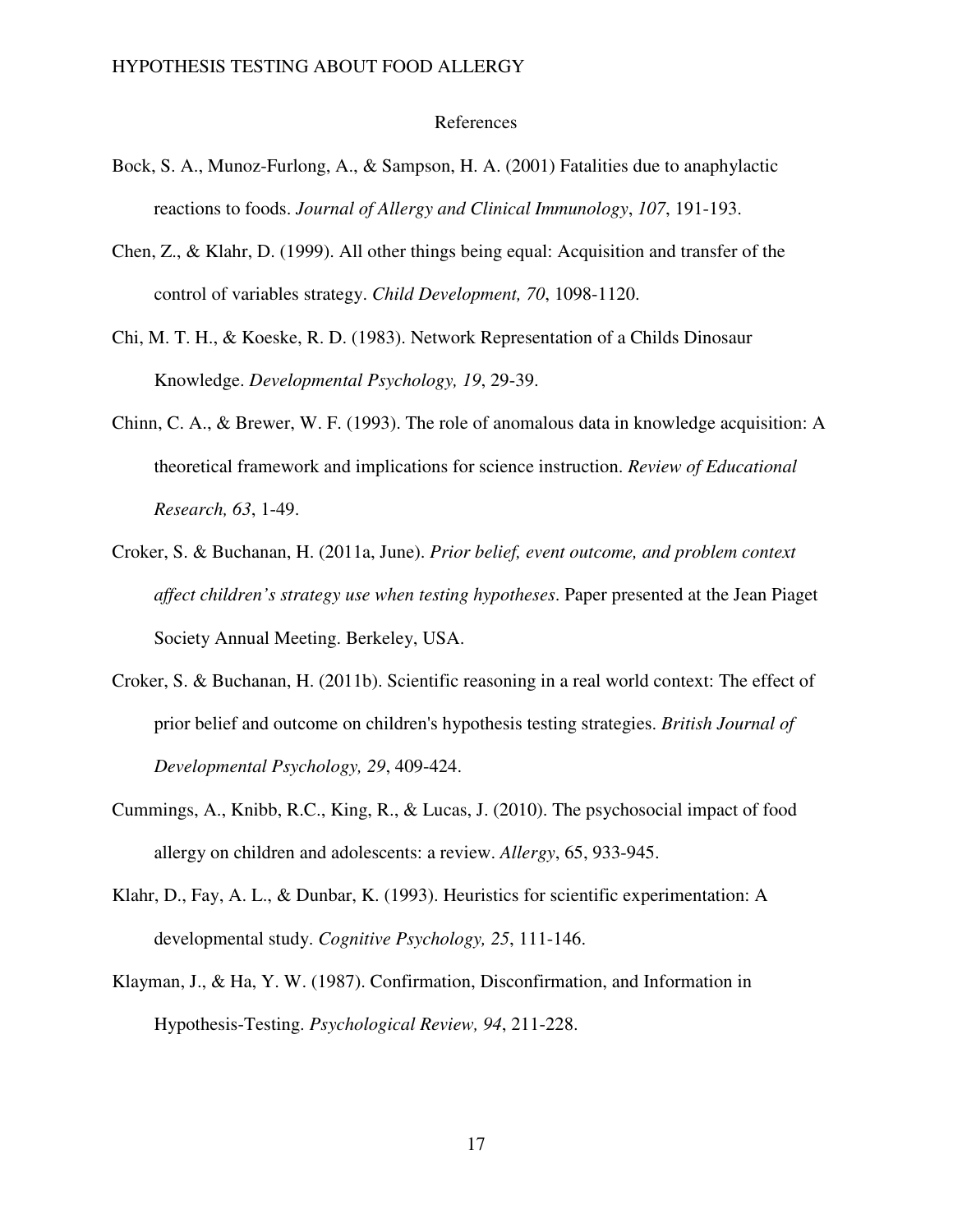- Knibb, R. C., Booth, D. A., Platts, R., Armstrong, A., Booth, I. W. & MacDonald, A. (2000). Consequences of perceived food intolerance for welfare, lifestyle and food choice practices, in a community sample. *Psychology, Health and Medicine*, 5, 419-430.
- Knibb, R.C. & Semper, H. (2013). Impact of suspected food allergy on emotional distress and family life of parents prior to allergy diagnosis. *Pediatric Allergy and Immunology,* 24, 798-803*.*
- Koerber, S., Sodian, B., Thoermer, C., & Nett, U. (2005). Scientific reasoning in young children: Preschoolers' ability to evaluate covariation evidence. *Swiss Journal of Psychology, 64*, 141–152.
- Koslowski, B. (1996). *Theory and evidence: The development of scientific reasoning*. Cambridge: MA: MIT Press.
- Koslowski, B. & Masnick, A. (2010). Causal reasoning and explanation. In U. Goswami (Ed.), *The Wiley-Blackwell handbook of childhood cognitive development,* 2nd ed. (pp. 377- 398). Oxford: Wiley-Blackwell.
- Kuhn, D., Amsel, E., & O'Loughlin, M. (1988). *The development of scientific thinking skills*. San Diego: Academic Press.
- Lazonder, A. W., Wilhelm, P., & Hagemans, M. G. (2008). The influence of domain knowledge on strategy use during simulation-based inquiry learning. *Learning and Instruction, 18*, 580-592.
- Lazonder, A. W., Wilhelm, P., & Van Lieburg, E. (2009). Unraveling the influence of domain knowledge during simulation-based inquiry learning. *Instructional Science, 37*, 437-451.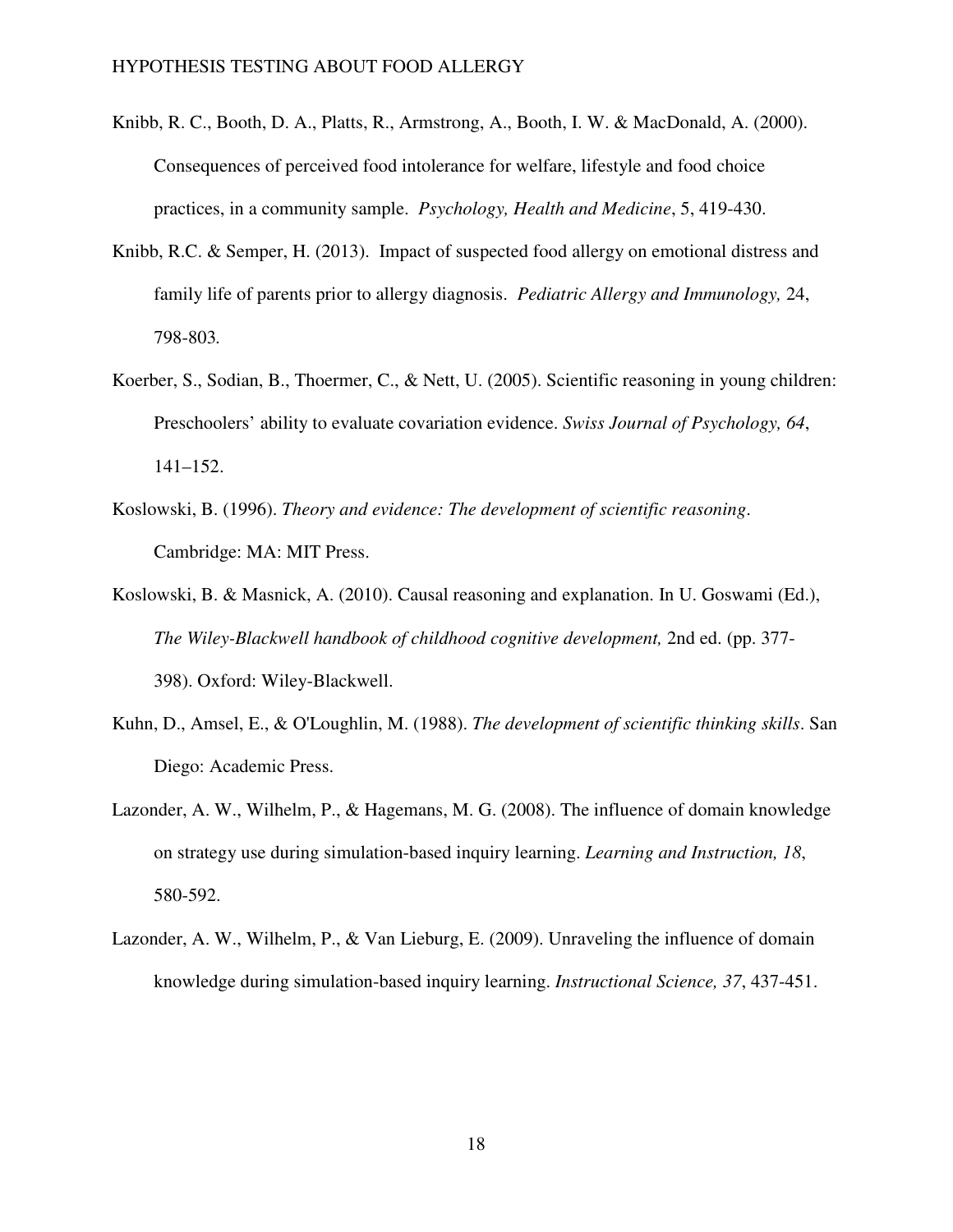- Lehrer, R., & Schauble, L. (2006). Scientific thinking and science literacy. In W. Damon, R. Lerner, K.A. Renninger, & I.E. Sigel (Eds.), Handbook of child psychology: Vol. 4. Child psychology in practice (6th ed.) Hoboken, NJ: John Wiley & Sons.
- Penner, D. E., & Klahr, D. (1996). The interaction of domain-specific knowledge and domaingeneral discovery strategies: A study with sinking objects. *Child Development, 67*, 2709- 2727.
- Rona, R. J., Keil, T., Summers C., Gislason, D., Zuidmeer, L., Sodergren, E., *et al*. (2007). The prevalence of food allergy: a meta-analysis. *Journal of Allergy and Clinical Immunology, 120*, 638-46.
- Rushforth, H. (1999). Practitioner review: Communicating with hospitalised children: Review and application of research pertaining to children's understanding of health and illness. *Journal of Child Psychology and Psychiatry, 40*, 683-691.
- Schauble, L. (1996). The development of scientific reasoning in knowledge-rich contexts. *Developmental Psychology, 32*, 102-119.
- Schauble, L., Klopfer, L. E., & Raghavan, K. (1991). Students Transition from an Engineering Model to a Science Model of Experimentation. *Journal of Research in Science Teaching, 28*, 859-882.
- Tschirgi, J. E. (1980). Sensible reasoning: A hypothesis about hypotheses. *Child Development, 51*, 1-10.
- Zimmerman, C. (2007). The development of scientific thinking skills in elementary and middle school. *Developmental Review, 27*, 172-223.
- Zimmerman, C., & Glaser, R. (2001). *Testing positive versus negative claims: A preliminary investigation of the role of cover story in the assessment of experimental design skills*